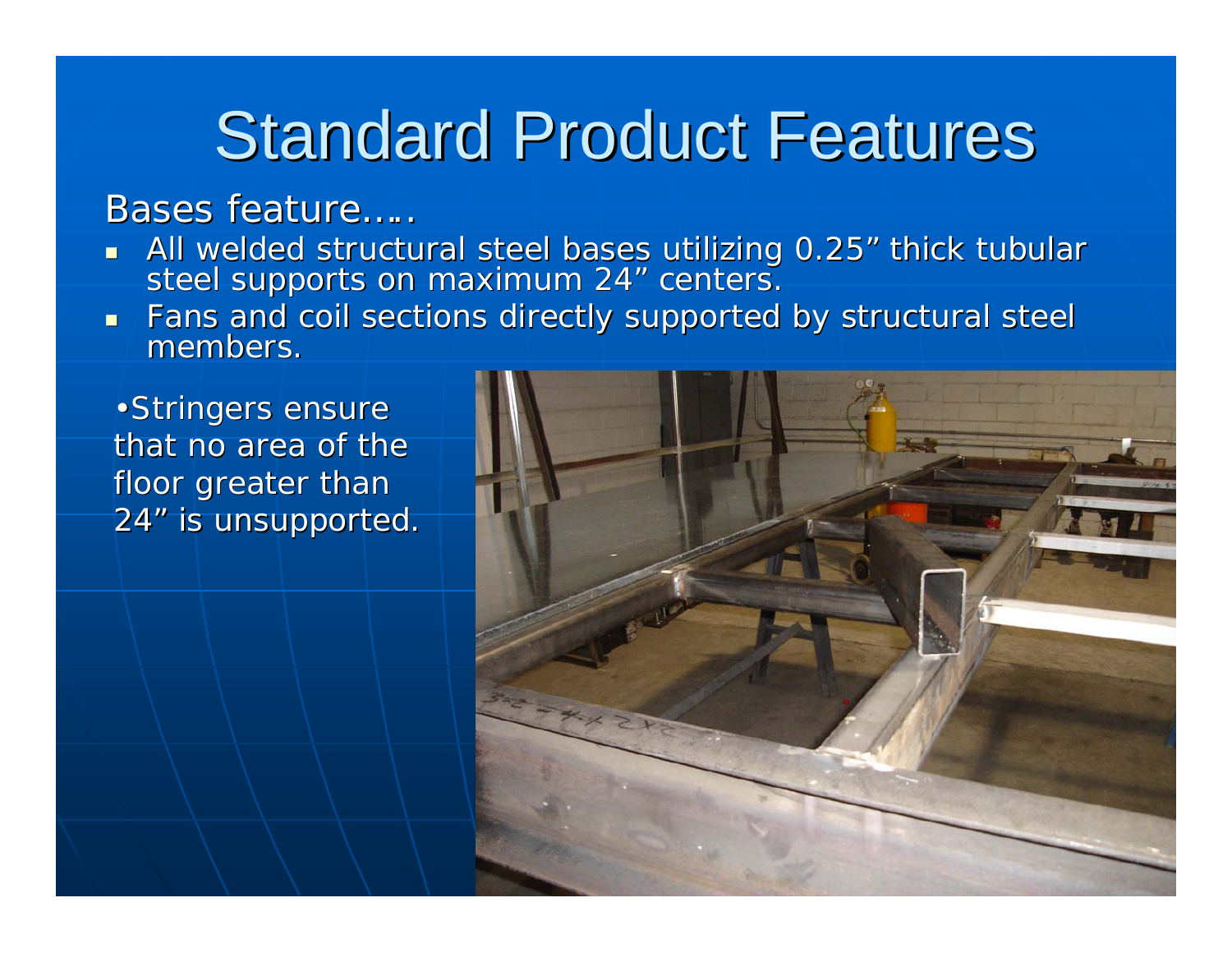#### Floors feature….

- u. Floor construction features a standing seam construction.
- П Floor is welded to base with no penetrations through the floor.
- $\blacksquare$ Fully welded seam construction is optionally available.



Galvanized steel

Aluminum threadplate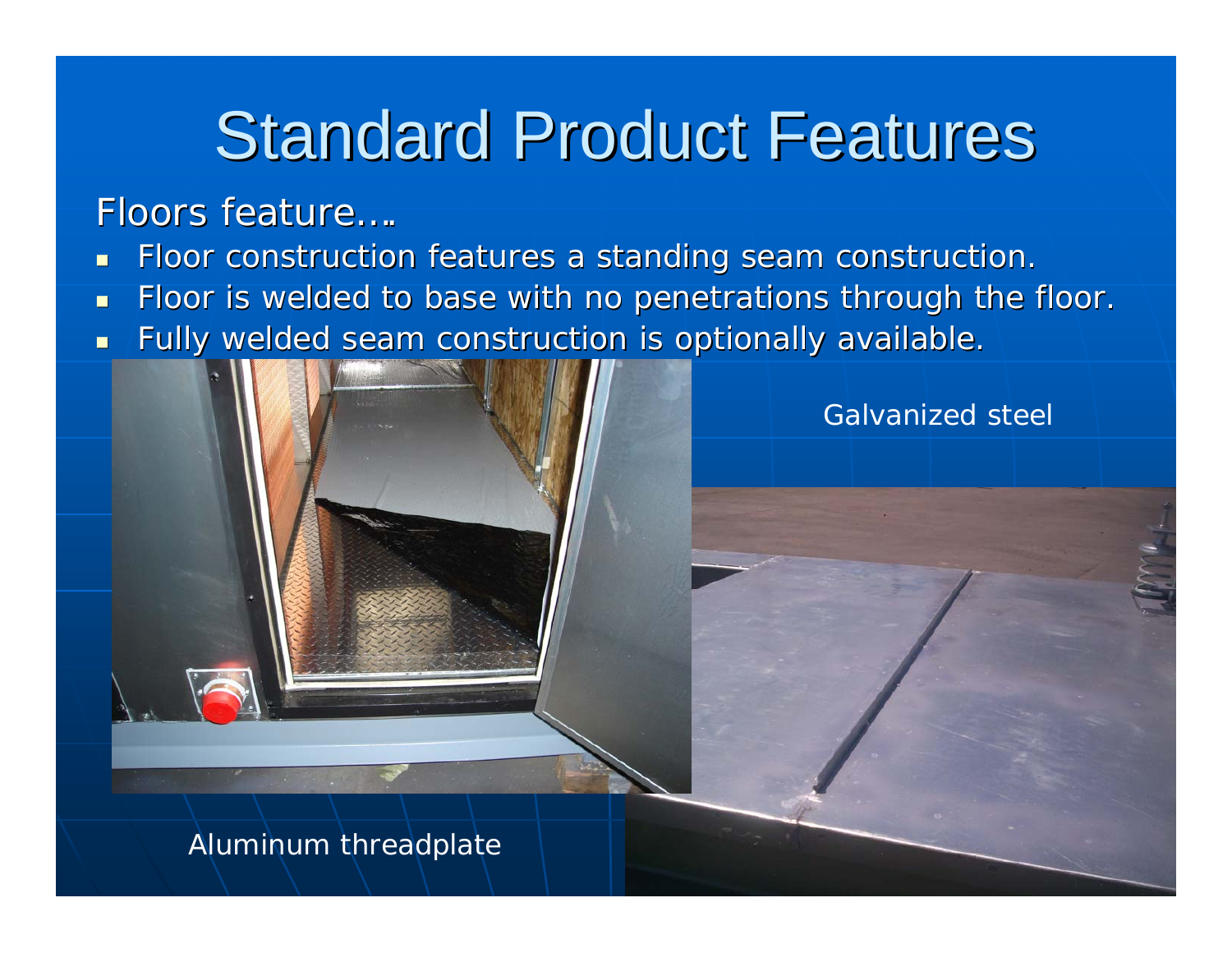Drainpans featuring.....

- П 16 Ga 304 stainless steel construction.
- ┚ Double wall design to prevent insulation damage.
- $\blacksquare$ IAQ design for complete drainage
- $\blacksquare$  $\blacksquare$  Coil mounting stand offs, supported by structural members .
- п Copper downspouts
- a.  $\blacksquare$  Maximum 48 " between drainpans.

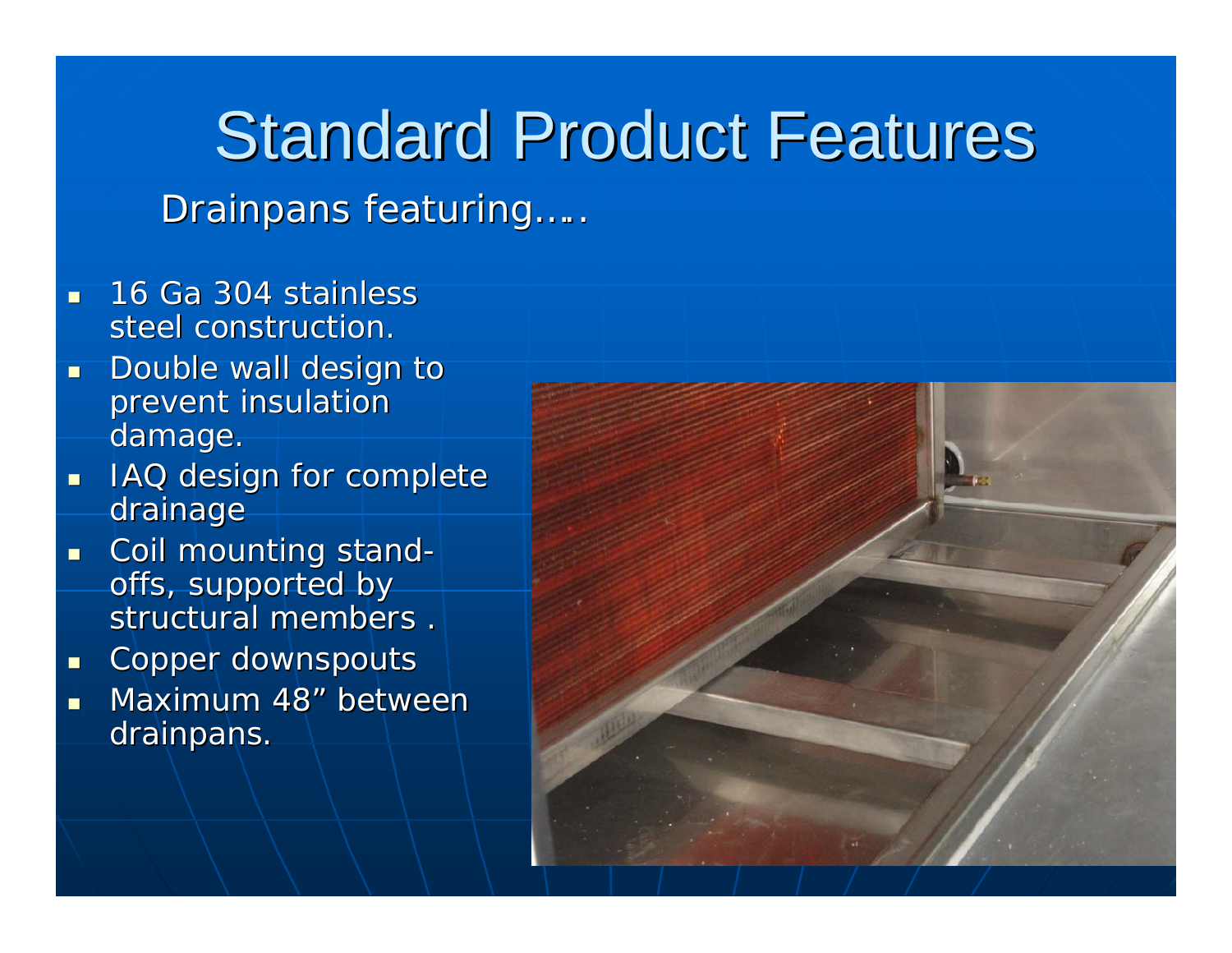#### **Bases featuring:**

- П ■ Bases are chemically cleaned and primer painted with 2-part<br>epoxy paint
- П 2 " of sprayed R-13 urethane foam insulation is applied. $\overline{\phantom{a}}$
- П Fiberglass insulation is optionally available.

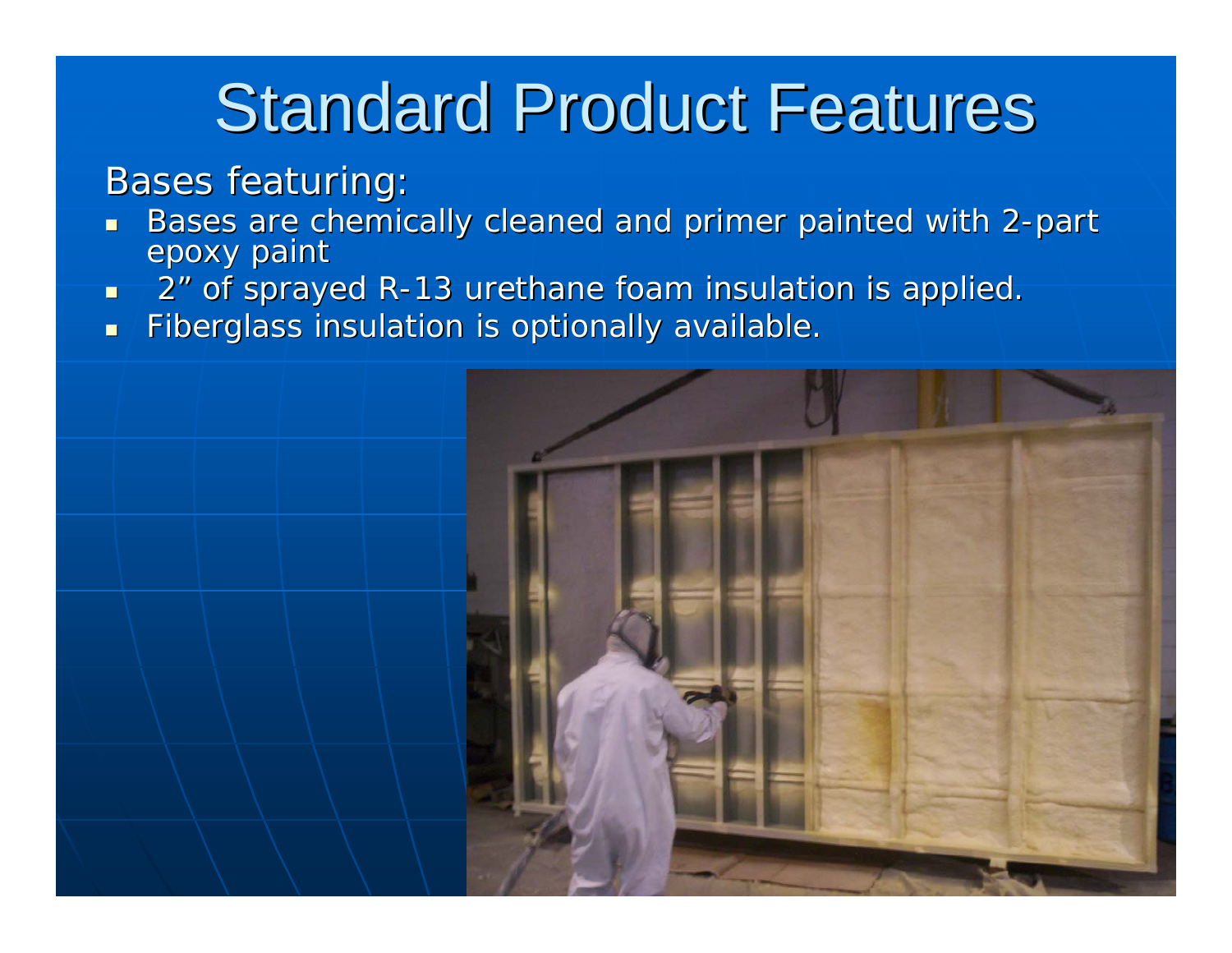#### Casings feature....

- u. Bolted standing seam construction of 16 gauge galvanized steel wall & roof panels.
- Ξ Seams are sealed with high strength polyurethane sealant.
- $\blacksquare$  $\blacksquare$  2 inch, 1-1/2lb density insulation is standard.
- $\blacksquare$ Solid or perforated double wall construction.
- $\blacksquare$ No through metal design is available.
- ┚  $\blacksquare$  Standard leak specification is less than 1% of airflow @ 1.5<br>times rated static.



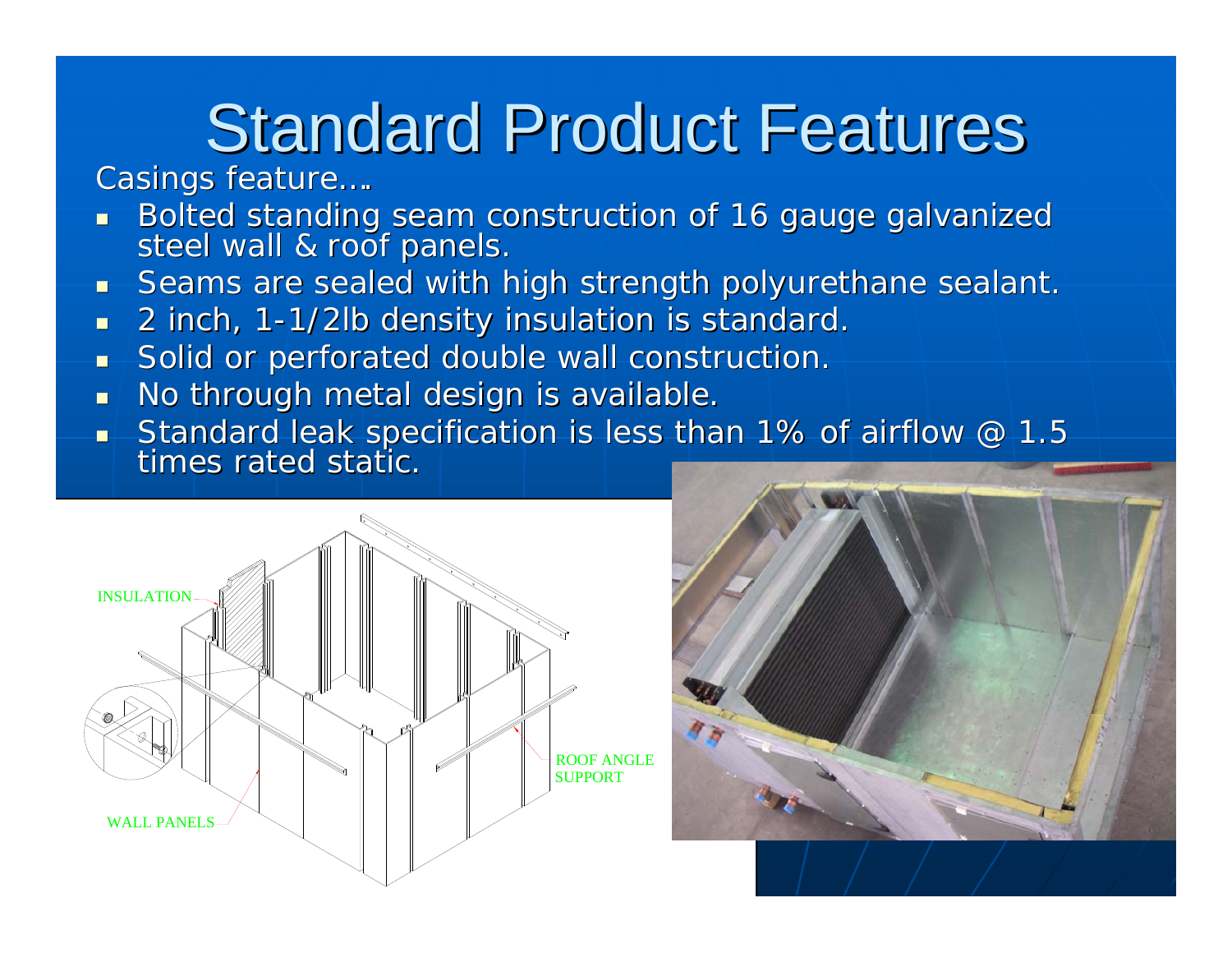Roof construction features....

- $\blacksquare$ Bolted standing seam construction.
- $\blacksquare$ Roof cleat protects exposed seam.
- П Roof mounting flange with no penetrations into the air tunnel.
- $\blacksquare$  $\blacksquare$  .25"/foot slope for drainage on outdoor units.

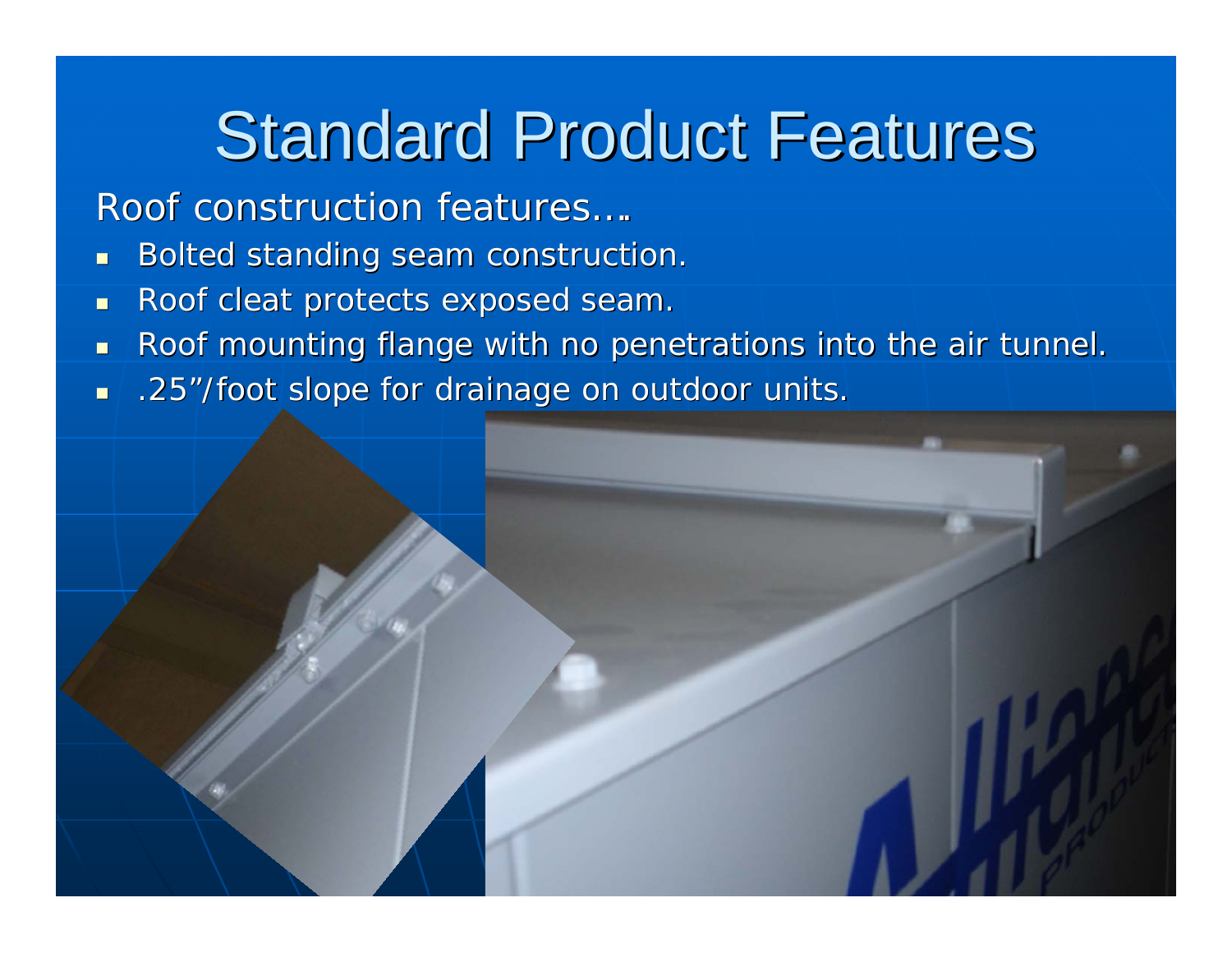Unit coating features...

- L. ■ All units are protected with a 3mil coating of air dried<br>polyurethane enamel, rated for 2000hr. salt spray per ASTM B -117.
- L. Base channels are sand blasted to white metal, epoxy primed and coated with a 3mil coating of air dried polyurethane enamel, rated for 5000hr. salt spray per ASTM B-117.

u. Color options are available

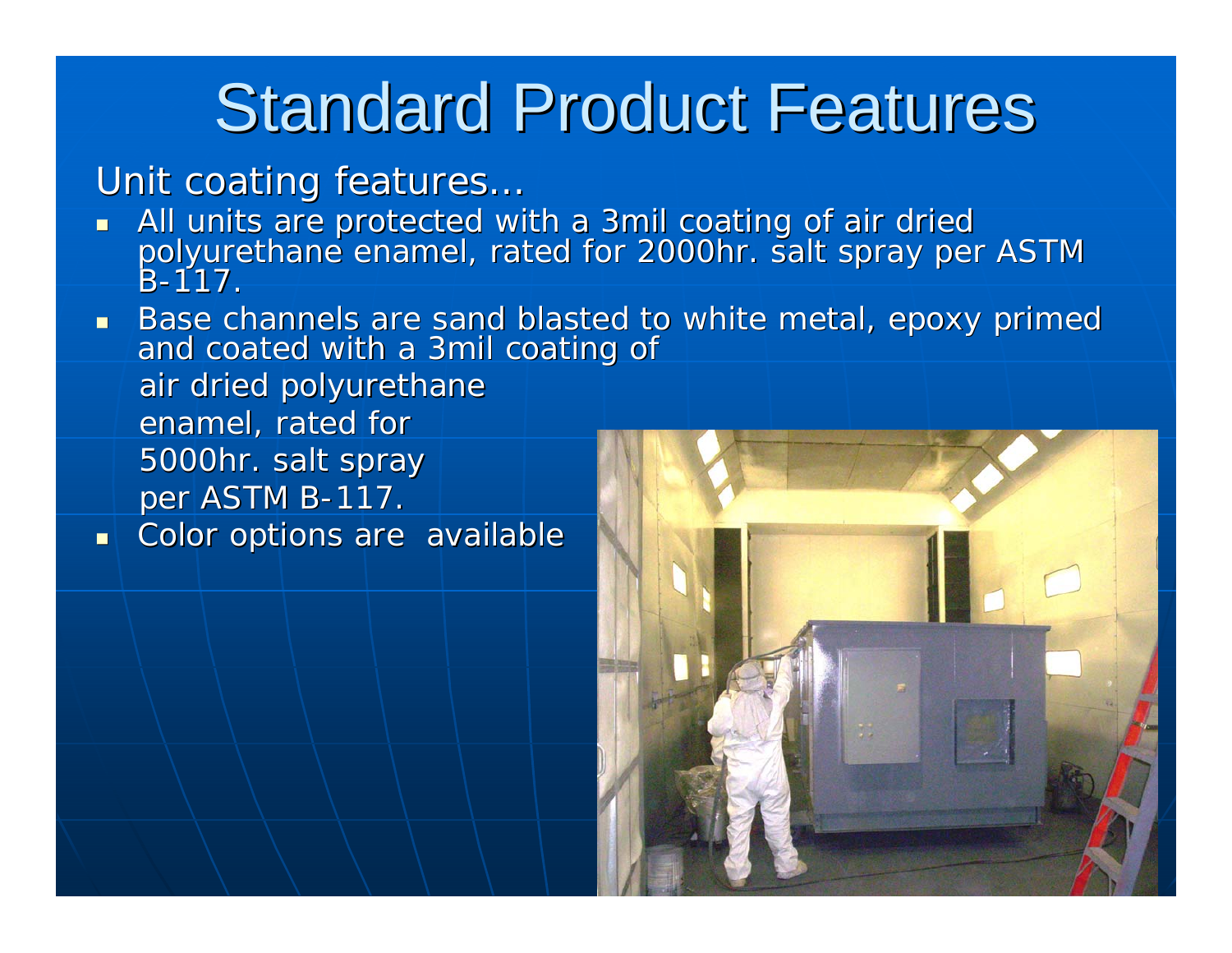#### Fans feature…

- L. Commercial duty airfoil plenum and DWDI.
- П AMCA certified for both air and sound.
- $\blacksquare$ 200,000 hour bearings.
- L. AMCA Arrangement 1,3 or 4 options



AMCA arrangement #3 DWDI Fan

#### AMCA arrangement #4 "Direct Drive" Plenum Fan

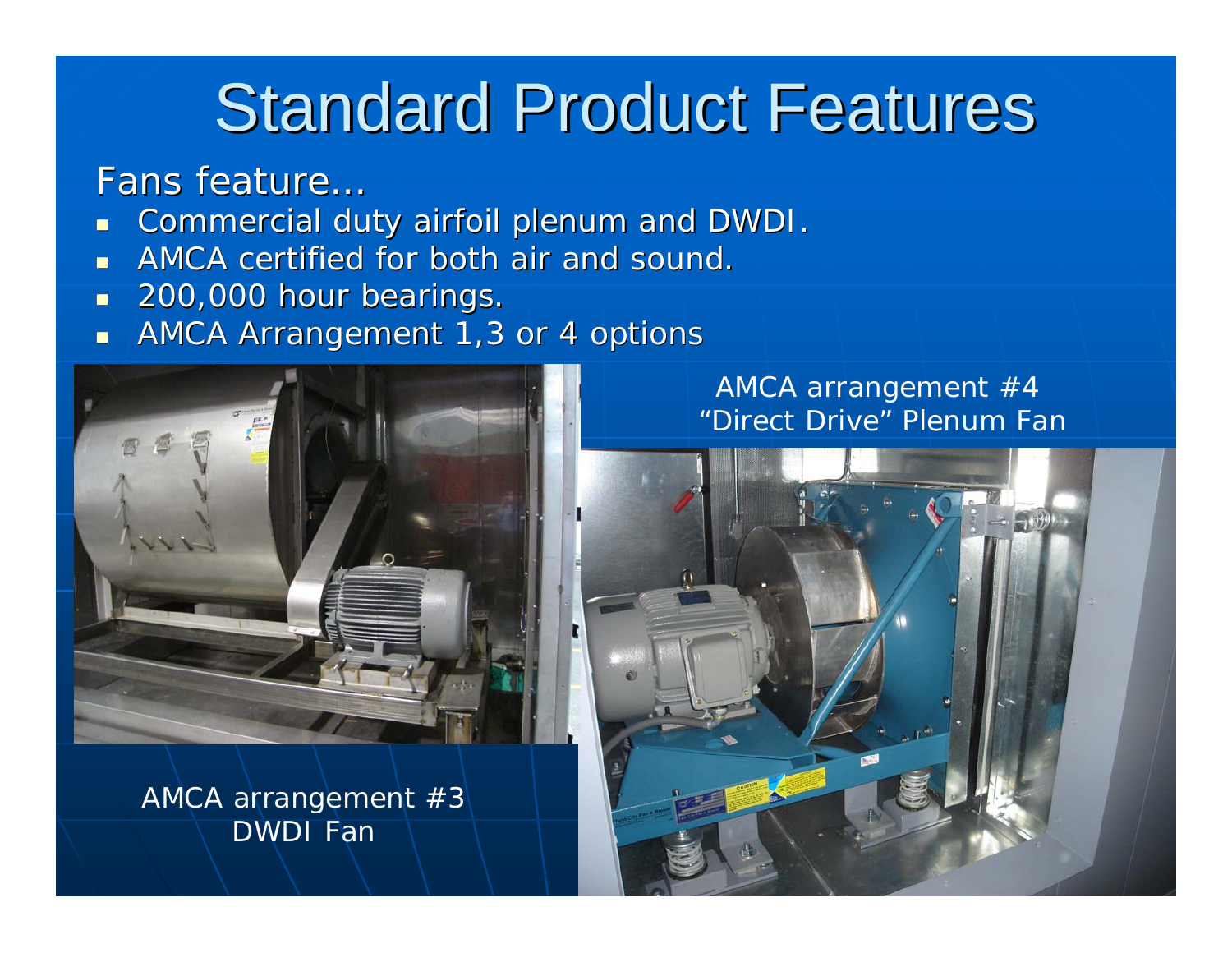#### Fans feature…

- u. Welded, structural steel fan bases.
- П 2 inch deflection isolators rated for seismic zone 4. 2 inch deflection isolators rated for seismic zone 4.
- $\blacksquare$ Isolators supported by structural steel members.
- П Motors are wired to an external junction box.
- $\blacksquare$ Adjustable motor bases.
- $\blacksquare$ Air flow monitoring option available.

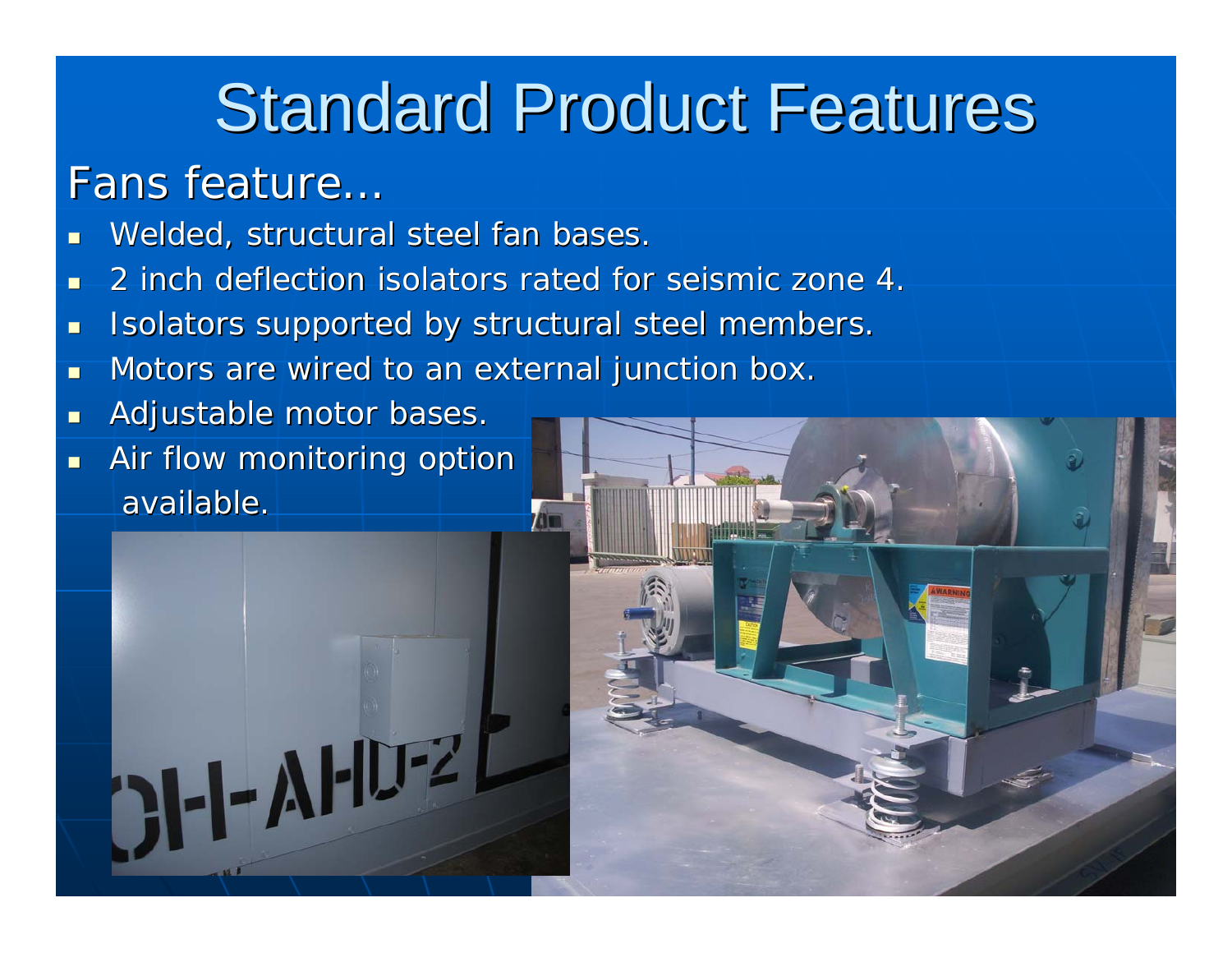- Coils are commercial quality, ARI<br>certified featuring... certified featuring...

- $\mathbb{R}^2$  16 gauge 304SST casings 16 gauge 304SST casings with extruded tube with extruded tube penetrations for all cooling coils.
- $\mathbb{R}^2$ Brazed, thick walled, return bends. No "hairpins" allowed.
- $\mathbb{R}^2$ **Maximum 48" between** drainpans.
- п Copper downspouts.
- $\blacksquare$  $\blacksquare$  Cooling coil sections lined with 304SST liners.
- $\blacksquare$ Copper or coated fins for corrosive environments.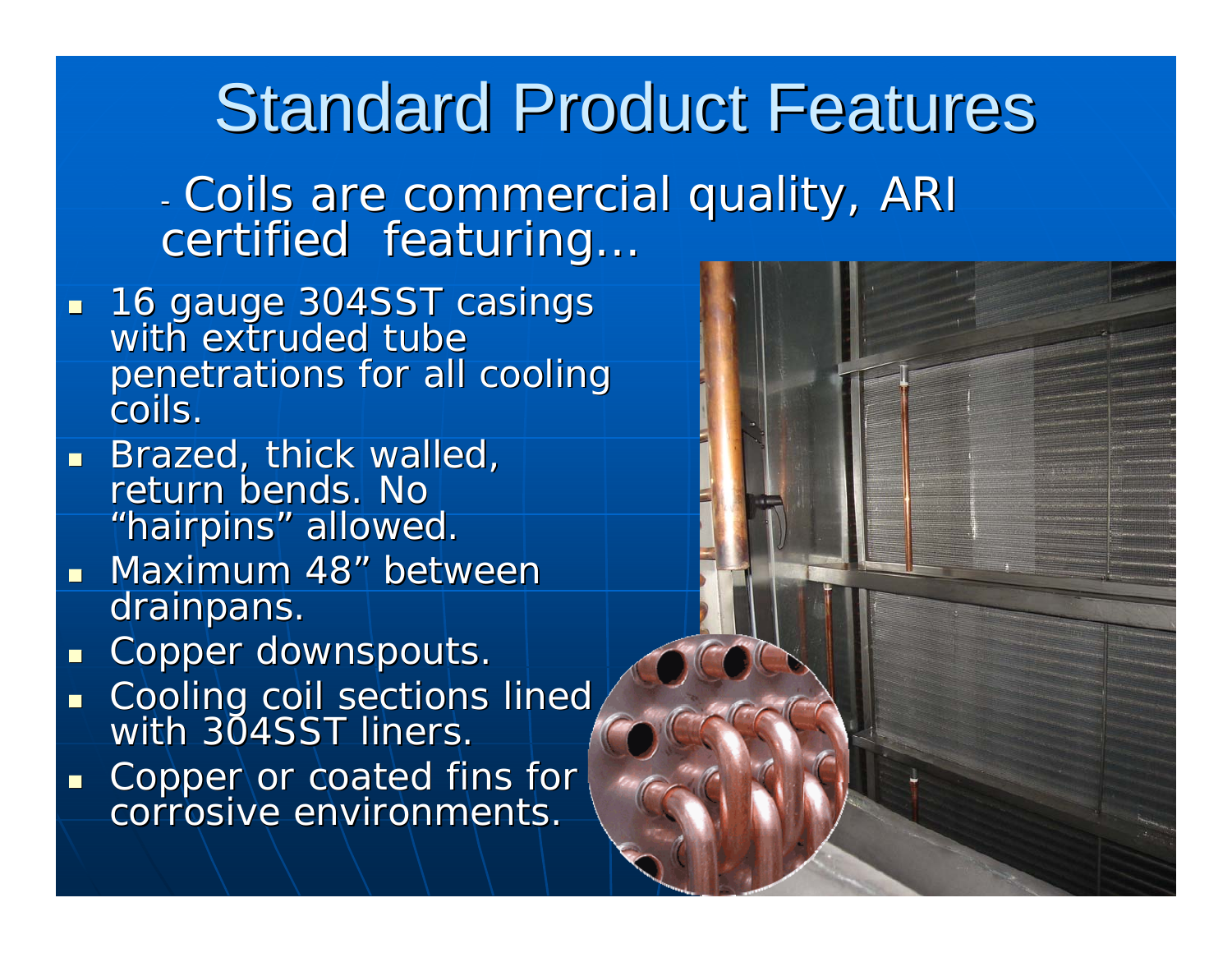- $\blacksquare$  $\blacksquare$  High quality leak-tight access doors with extruded aluminum frames, molded nylon conical roller-type latches, injected foam insulation, and heavy-duty die-cast zinc hinges
- $\blacksquare$ Full thermal break construction is standard.
- П **Dut-swing doors have been tested for zero leakage under 8** w.g. of positive pressure.